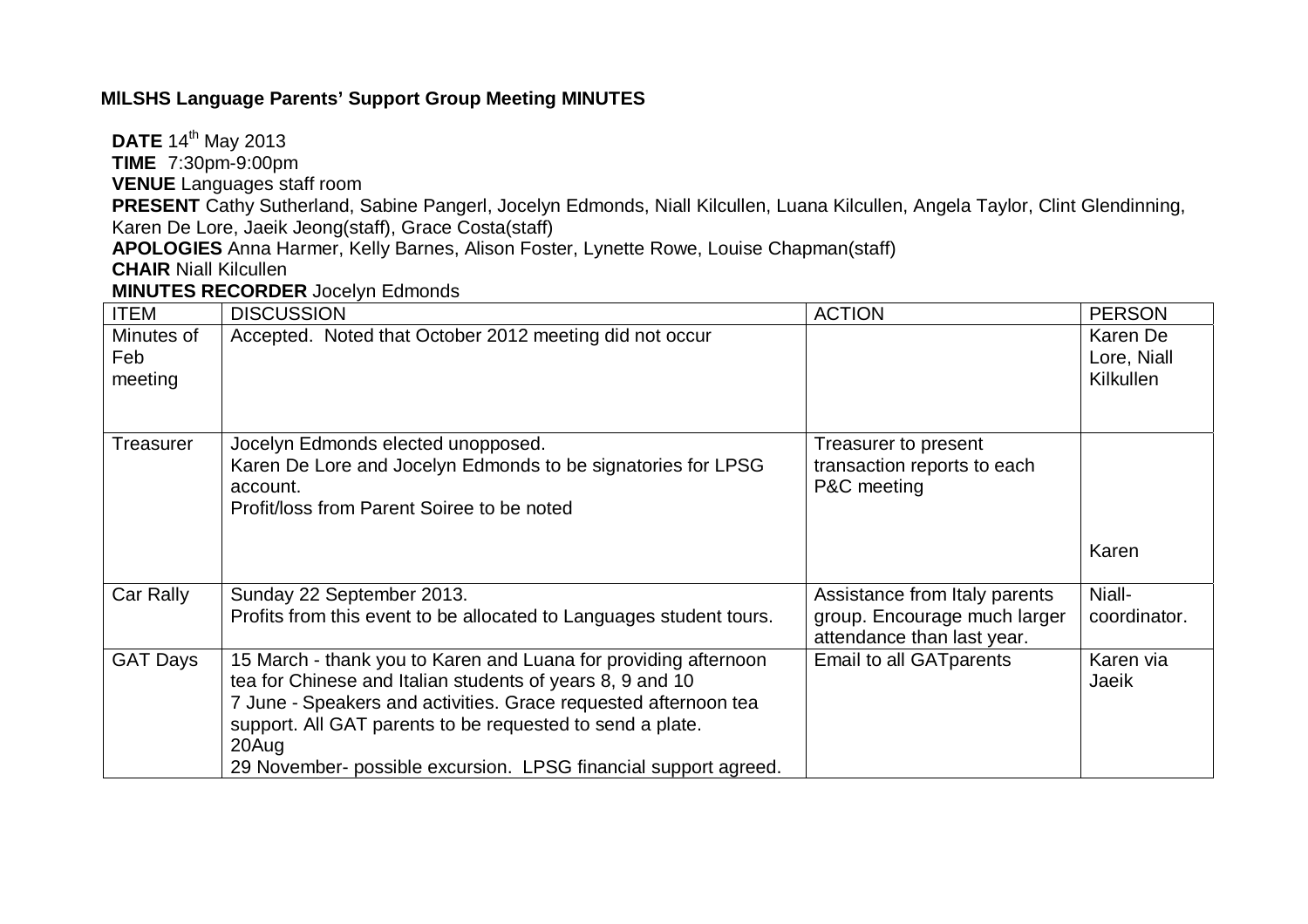| <b>ITEM</b>                                                         | <b>DISCUSSION</b>                                                                                                                                                                                                                                                                                                                                                                                                                                                                                                                                                                             | <b>ACTION</b>                                                                                                                    | <b>PERSON</b>                 |
|---------------------------------------------------------------------|-----------------------------------------------------------------------------------------------------------------------------------------------------------------------------------------------------------------------------------------------------------------------------------------------------------------------------------------------------------------------------------------------------------------------------------------------------------------------------------------------------------------------------------------------------------------------------------------------|----------------------------------------------------------------------------------------------------------------------------------|-------------------------------|
| <b>LPSG</b><br><b>Funds</b>                                         | \$5000 is available for benefit of language students- teacher requests<br>are sought for eg.computer software (school is buying a class set of<br>IPADs; P&C has funded "Language Perfect" program);<br>excursions/incursions.<br>Agreed that a contribution can be made to the Indonesia Tour.<br>Funds requested by Jaeik for Parent Evening to promote GAT Year<br>10s to study languages in Year11/12 (23 May). Proposed Niall and<br>seconded Karen and agreed; up to \$500 allocated. Similar support<br>to be given to teachers of other classes if required.                          | James Cheah to be consulted                                                                                                      | Grace.                        |
| Building the<br>Languages<br><b>Specialist</b><br>School<br>program | LPSG would like to see the 2-language school signage program<br>expanded.<br>The Native Speakers program for years 10-12 is running, with the<br>recent addition of a guest teacher from Italy. Encouraged.<br>Staff are investigating the addition of another Asian language to the<br>program available to students.<br>Italian restaurant/Cooking excursion has been postponed.<br>Languages Week (9Sep): activities to be expanded. We will run<br>international food stalls similar to last year.<br>Careers Expo (4July)-could it include foreign language-based career<br>information? | <b>Contact Catherine Smith</b>                                                                                                   | Grace<br>Jocelyn              |
| <b>MLSHS</b><br>Careers<br>Expo                                     | 4July. Cake and Coffee stall. Event plan is needed for best timing of<br>stall                                                                                                                                                                                                                                                                                                                                                                                                                                                                                                                | Grace to contact Catherine<br>Smith, and advise Karen and<br>Luana.<br>Email to all P&C parents<br>requesting donations of cakes | Karen and<br>Luana<br>Jocelyn |
| <b>Italy Tour</b><br>Fund                                           | A small group of parents has agreed to run the Italy Tour Fund<br>Group as a subgroup of the Language Parents' Support Group, so it<br>is part of MLSHS P&C. Jocelyn Edmonds is co-ordinator. It is<br>proposed that funds raised will be managed in the Language<br>Parents' Support Group bank account. Tour participants whose                                                                                                                                                                                                                                                             |                                                                                                                                  | Jocelyn                       |